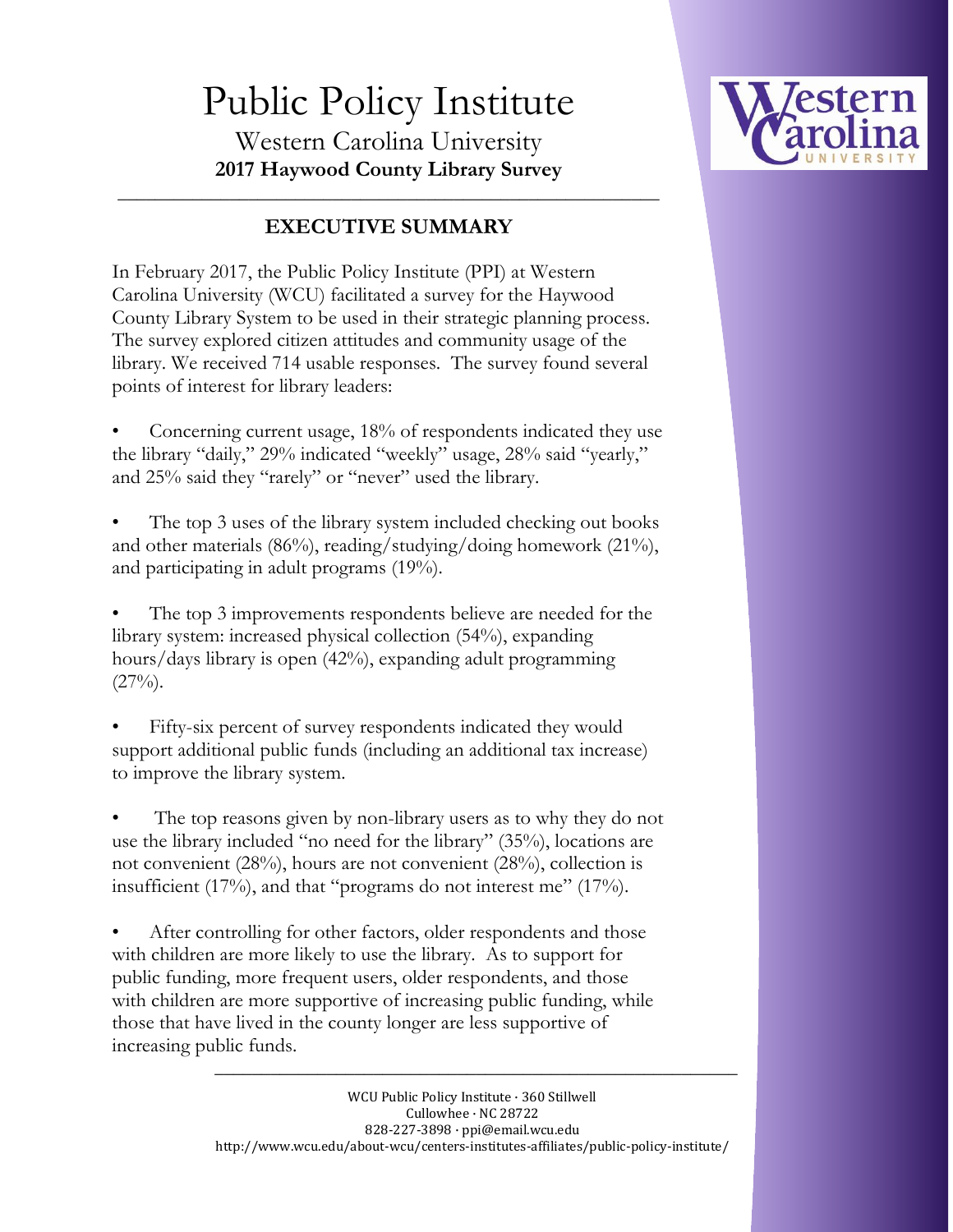## **I. SURVEY METHODS & SAMPLE DEMOGRAPHICS**

The Public Policy Institute worked with the Haywood County Library in order to conduct this survey. The survey was mailed to approximately 4,500 property owners at their listed primary address. The properties were from all over the county with an attempt to provide proportional representation based on the geography of the county. Our mailing list was provided by Dona Stewart, Haywood County Administrator/Program Evaluator. The surveys were printed and mailed from the Print Shop at Western Carolina University. From the initial mailing, we received 714 usable responses, for a response rate of 16%.



Of the 714 respondents, 59% self-identified as female, with the remaining 37% self-identifying as male, with other/nonresponse



being 4%. The sample slightly over represents the female population, as U.S. Census data for Haywood County identifies 52% of county residents as female in  $2015.<sup>1</sup>$ 

> About 51% of respondents of this survey stated they were over the age of 65 (see Figure 1), compared to the 23% reflected in U.S. Census data.<sup>2</sup> In the survey, 37% of respondents stated they were between the ages of 45 and 64, while 12% were between the ages of 18 and 44. 2015 U.S. Census data for Haywood County shows 69.3% of residents are between the ages of 18 and 65. The average age of the respondents was 63 years old.

The average time respondents resided in Haywood County varied. Fourteen percent of respondents stated they lived in the country between 0-5 years, 21.9% stated they lived in the county 6-15 years, 20.8% between 16-30 years, 17% between 31-50 years and the plurality of respondents, 25.8%, stated they lived in the county for over 50 years (see Figure 3). On average, people stated they lived in the county 32.5 years.

The vast majority of our respondents (82%) stated they live in Haywood County full-time while 14% stated they are seasonal residents, while 4% of respondents did not respond (see Figure 2). As to children in the home, 80% of respondents stated they had no children in the home and 20% had kids under 18 in the home. This is relatively close to the 2015 U.S. Census, which reported that 18.4% of Haywood residents have a child under 18 living in the home.<sup>3</sup>



<sup>1</sup> https://factfinder.census.gov/faces/tableservices/jsf/pages/productview.xhtml?src=CF

 $\overline{\phantom{a}}$ 

3 Ibid.

<sup>2</sup> Ibid.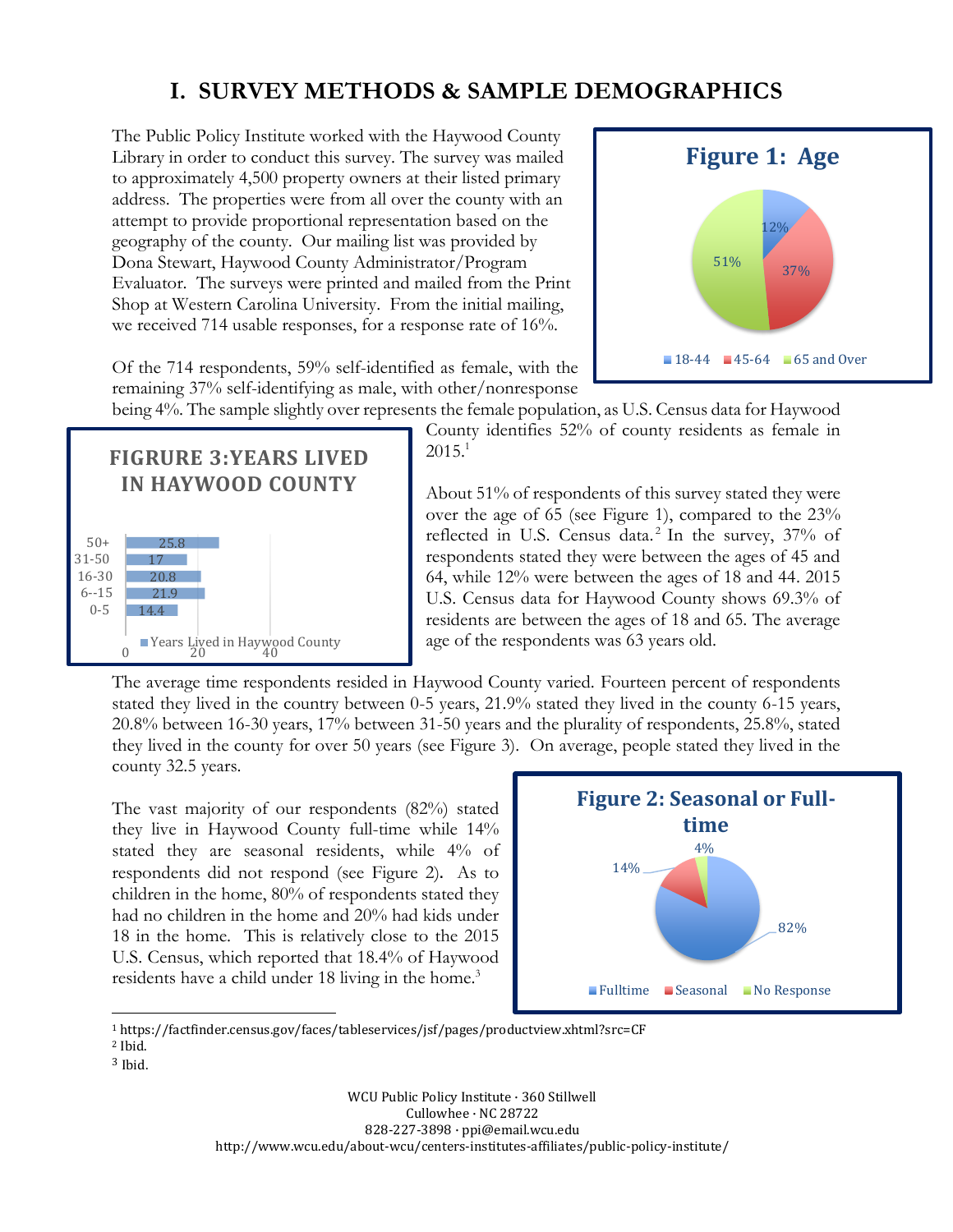# **II. SURVEY RESULTS**

The survey asked many questions concerning current usage of the library, reasons for using, potential improvements needed, support for increased funding for the library system, and

demographic characteristics of the respondents (see the Appendix for full wording of each question and response percentages).

### **A. Current Usage**

Most of our respondents (65%) stated that they used the Waynesville library branch. Canton was the second most used library branch (21%) among our respondents (see Figure 4). As to usage, 18% of respondents stated that they used the library "daily," 29% said "weekly," 28% said "yearly," and 25% said "rarely" or "never" (see Figure 5).

We also asked respondents the main reasons that they used the library. Respondents could select up to three choices each. Here we report the percentage of respondents that



community rooms.



listed each use, therefore the percentages collectively will add up to more than 100%. As shown in the Appendix "Q3," almost all respondents (86%) reported that they checked out books or other materials while at a branch of the library. This was by far the most often-cited category of usage. Over one-fifth (21%) said they use the library to read, study, or do homework. Many also stated they use technology at the library, such as using the Internet (16%), library computers (14%), or use the library's fax, scanner, or copier (18%). Other activities included about one-fifth (19%) that use programming aimed at adults, 10% using youth programs, and 13% using the available

We also asked how respondents received information about the library. Again, respondents could select more than one choice. The most often indicated source of information was through the newspaper (50%), followed by word of mouth (43%), library signs and flyers (40%), the library web page (27%), and library staff (21%). Less respondents indicated that they received their information from social media (16%) or the library newsletter (11%). Eight percent of respondents indicated they were not interested in library programs (see "Q4" in the Appendix below).

We also asked why respondents *do not* currently use the library. A plurality of respondents (35%) stated that they had "no need" for the library. Others suggested that the library locations were not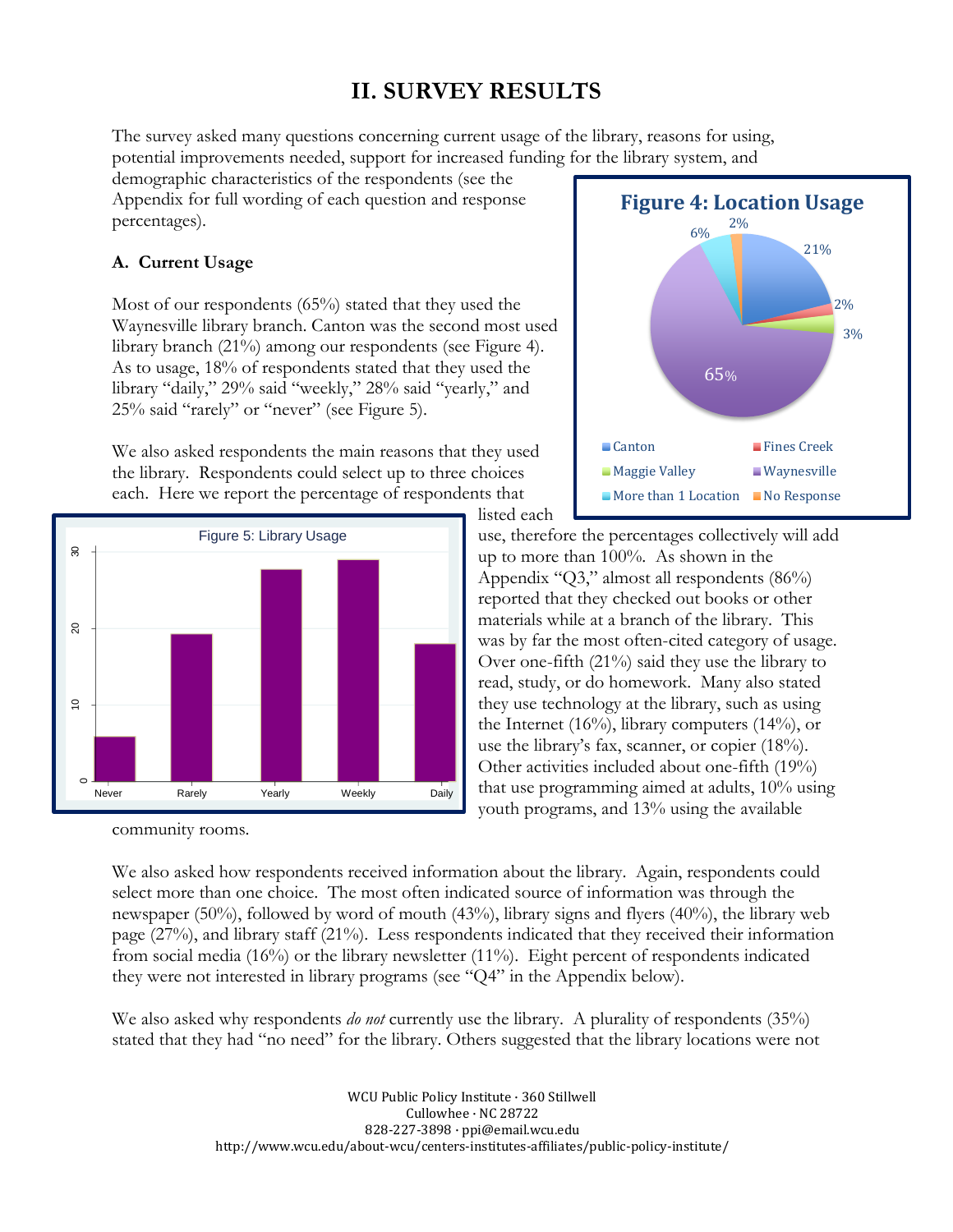

convenient (28%) and hours were not convenient (28%). Other reasons survey respondents stated that they did not use the library included not being interested in the programs and the insufficiency of the collections (17%). Safety concerns as a reason survey respondents do not use the library was selected by 3% of survey respondents.

Finally, less than 1% of survey respondents listed owing fines to the library and the insufficiency of technology as a reason for why they do not use the library.

In looking at only those respondents that say they do not currently use the library, the most often cited reason was they see "no need for the library," indicated by 44% of the non-library uses. Other reasons for not using the library included about 27% of non-users saying the locations were not convenient, about 7% saying that library hours were inconvenient, and about 11% saying that programs did not interest them. Again, this represents only "non-users" which was a small section of the overall sample (45 respondents).

### **B. Improvements Needed & Future Support**

Respondents were also asked what improvements they would like to see in the library system. As displayed in Figure 7, responses varied and again they were allowed to select up to three choices. The most often listed improvement, noted by 54% of respondents, was that the physical collection (books and print resources) should be increased. Almost half (42%) indicated that they would like to see the hours and days of library branches expanded, while 27% also indicated a desire for more adult programs. Upgrades to computers and Internet access was noted by 24% of respondents and more children's programming was seen as a need by 18% of respondents. Lesser noted improvements included the addition of a book mobile and more community outreach (16%), more quite areas (10%), and more community rooms (7%).

Respondents were also asked if they would be more likely to use the library if improvements were made. Here we see that 56% indicated they would be more likely to utilize the library with improvements, 38% said "possibly," and 6% said improvements would not make a difference. If we limit the responses to only those that said they do not currently use the library, 15%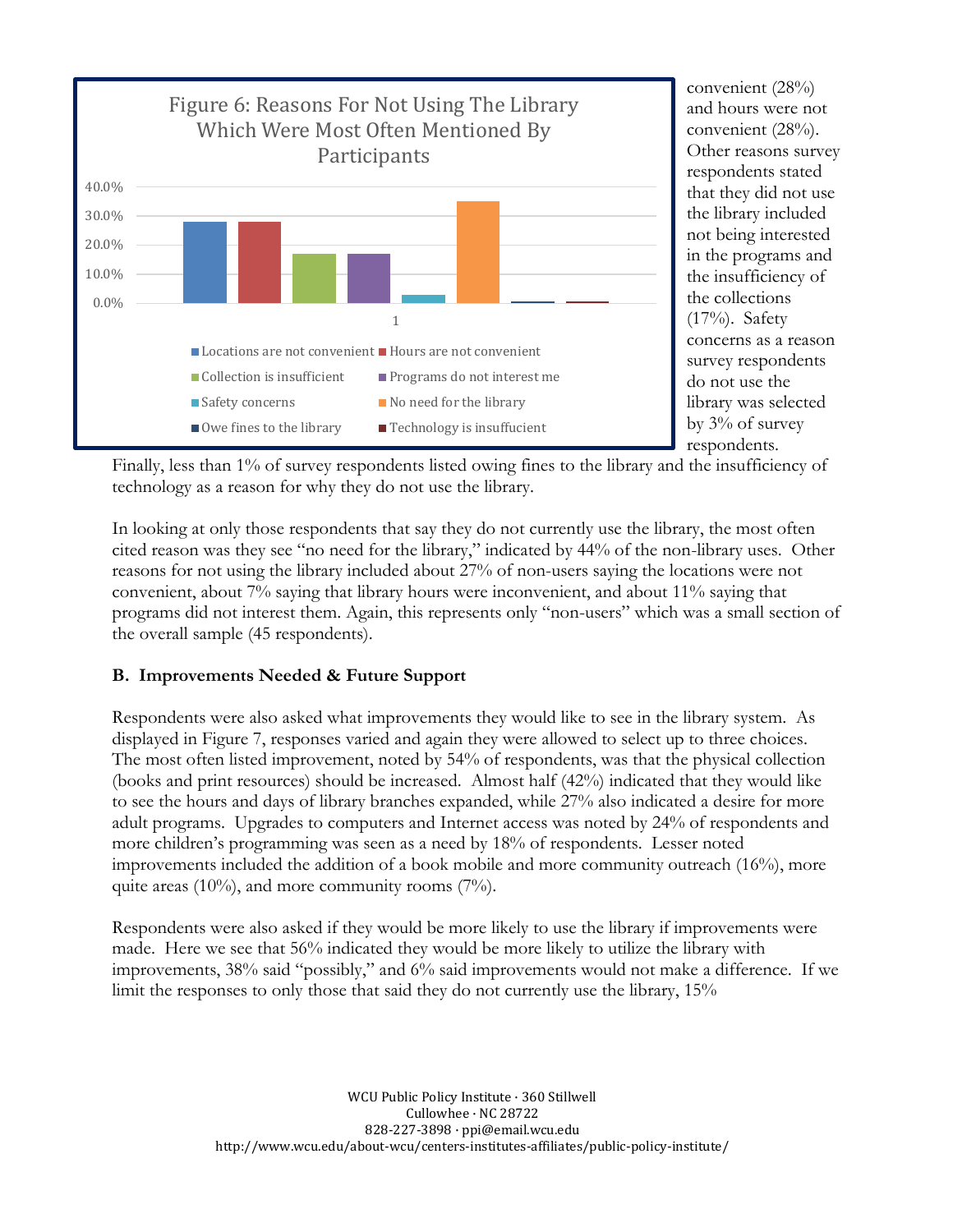

indicated they would be more likely to use the library, 45% said they would possibly be more likely, and 39% indicated that they still would not use the library even with improvements.

Finally we asked if respondents would support additional public funding "and a possible tax increase" to improve the library system (see "Q8" in the Appendix. Overall most respondents showed support for increased funding as 58% answered "yes" while 36% said "no," they would not support additional funding.

### **C. Multivariate Analysis**

In order to delve a bit more deeply into these findings, we conducted statistical models on the current usage question ("Q1") and the support for increased funding ("Q8"). In these statistical models, we can isolate frequency of use and support for increase funding after controlling for other factors, such as age, years living in Haywood County, and fulltime or part time residency. This allows us to determine if, within a margin of statistical significance, there is a relationship between these factors and current usage or support for increase funding based on our survey results.

In looking at who uses the library more often, we see that age matters, as older respondents were statistically more likely to be frequent users of the library than younger respondents. Also, those with any children in the home are more likely to use the library than those without children. However, we find that those that have lived in the county longer and those that are full-time residents are less likely to use the library than were newer county residents and those that do not live in the county full-time.

In turning to what factors influence support for additional library funding, we see that (after controlling for other factors), those that frequent the library more often are also more likely to support increased public funding. Older respondents and those with children in the home are also more supportive of additional funding, including tax dollars. However, again, those that have lived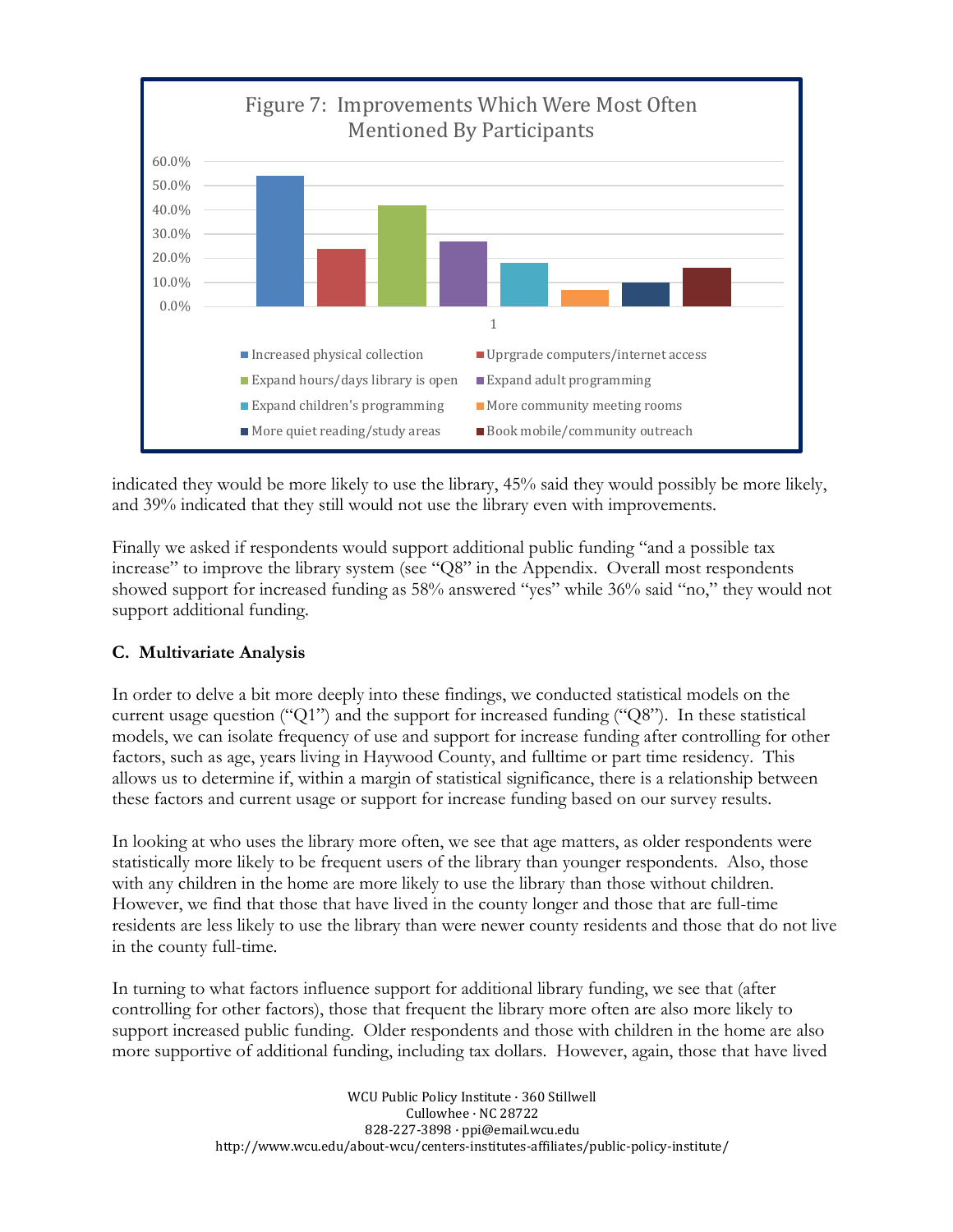in the county longer are less supportive of additional public funding for the library. There are no differences between support from fulltime residents or those that live in the county part time.

### **III. Conclusions and Moving Forward**

Overall, the survey results provide a useful and interesting snap-shot of the current usage and public opinion concerning the Haywood County Library System. However, as with any survey such as this one, there are potential limitations that should be noted. First, as with any voluntary survey there could be a potential bias in that those more interested in the library and perhaps more frequent users might be more likely to answer the survey. While we did receive many responses from infrequent users (179 or about 25% said they rarely or never used the library), it is possible that bias may be present based on who responded. Relatedly, our average respondent tends to be older than the overall county population. While it is not unusual that older individuals are more likely to answer surveys, it is something worthy to note in a sample such as this. We can examine sampling weights which may help to make the results more in-line with a truly random sample.

In moving forward, the Public Policy Institute would be happy to explore the data further as needed. For example, it may be of interest to examine those infrequent users in more detail or examine other combinations (such as exploring the needed improvements for those nonusers). If there are other questions of interest that may be answered from this data, we would be happy to look further into our responses. It may also be of interest to examine the data using more multivariate analyses and expand on "Section C" above. For example, tracking responses to "needed improvements" after controlling for other factors could be one possibility.

Overall, we are grateful for the Haywood County Library System for providing our students and staff the opportunity to help with this project. As part of the University's outreach mission to be an asset to the region and our important role in training our students to be future leaders, we are excited to continue to help with this important study. Please do not hesitate to contact us if we can be of further help.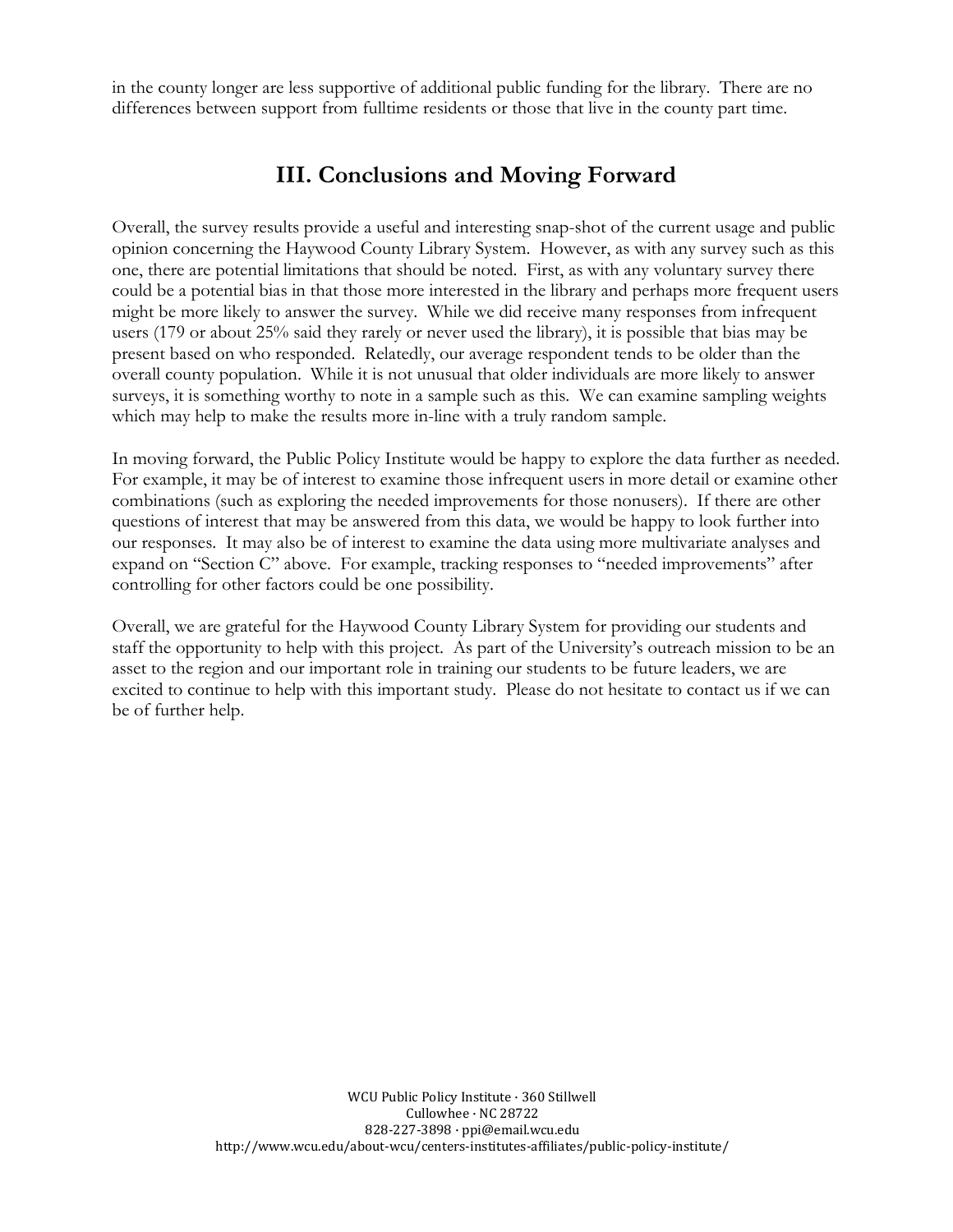#### **APPENDIX: Question Wording and Results**

**Q1** How often do you or members of your household visit any of the Haywood County libraries?

| It has been a year or more since I've visited a Haywood County library 19% |  |
|----------------------------------------------------------------------------|--|
|                                                                            |  |

**Q2** If you use the library in Haywood County, which branch do you visit most often?

**Q3** What are the 3 main things you typically do (or would do) when you visit a library branch?

**Q4** What are the 3 main ways you find out about library programs?

**Q5** Indicate the 3 main potential improvements your household would use.

| WCU Public Policy Institute · 360 Stillwell                                         |  |
|-------------------------------------------------------------------------------------|--|
| Cullowhee · NC 28722                                                                |  |
| 828-227-3898 · ppi@email.wcu.edu                                                    |  |
| http://www.wcu.edu/about-wcu/centers-institutes-affiliates/public-policy-institute/ |  |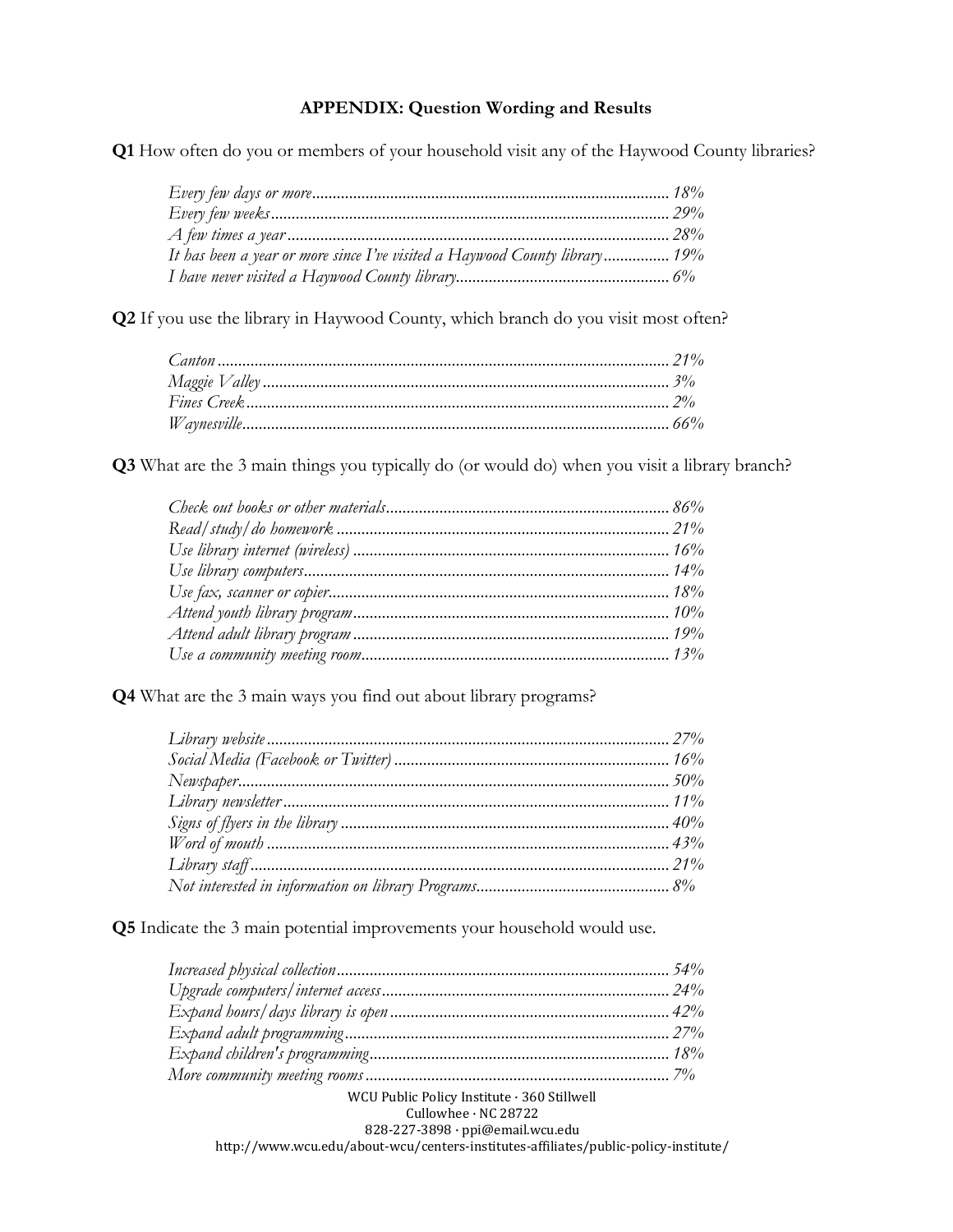Q6 What are the 3 main reasons why you do not use the Haywood County Public Library System more often

Q7 Would you utilize the library if improvements were made?

Q8 Would you support additional public funding and a possible tax increase to improve the Haywood County Public Library System?

#### Q9 Open Comments

Q10 With which gender do you identify?

Q11 In what year were you born? (By age groups)

Q12 How long (in years) have you lived in Haywood County?

| WCU Public Policy Institute · 360 Stillwell                                                                                                                                                                                       |  |
|-----------------------------------------------------------------------------------------------------------------------------------------------------------------------------------------------------------------------------------|--|
| $Cullowhee \cdot NC$ 28722                                                                                                                                                                                                        |  |
| 828-227-3898 · ppi@email.wcu.edu                                                                                                                                                                                                  |  |
| $\frac{620}{221}$ 30% ppecular weally dependent to the contract of the contract of the contract of the contract of the contract of the contract of the contract of the contract of the contract of the contract of the contract o |  |

http://www.wcu.edu/about-wcu/centers-institutes-affiliates/public-policy-institute/